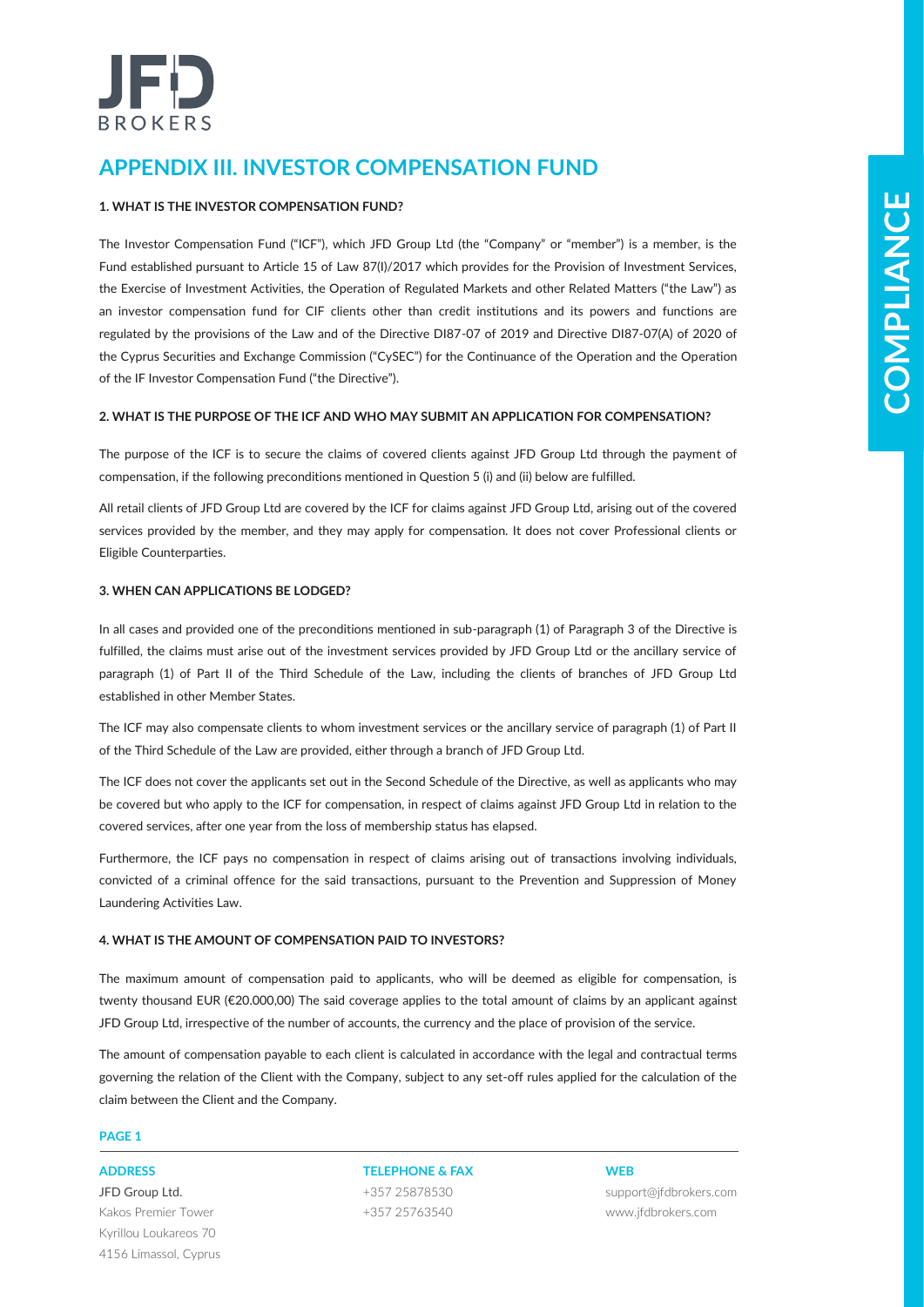

The payable compensation derives from the sum of all established claims of the covered client against JFD Group Ltd, arising out of all covered services provided by JFD Group Ltd and irrespective of the number of accounts of which the applicant is a beneficiary, the currency and place of provision of these services.

Insofar as the amount of the claim exceeds twenty thousand EUR (€20.000,00), the applicant receives as compensation the lump sum of twenty thousand EUR (€20.000,00).

In cases whereby beneficiaries of a joint account are in their majority covered clients, the maximum amount payable to all co-beneficiaries of the joint account amounts to twenty thousand euro (€20.000) and the compensation is fixed on the whole for all co-beneficiaries of the joint account and shall be divided between them in accordance with any agreement between them and the company, and/or in the absence of such an agreement, the amount shall be divided equally amongst them.

# **5. WHEN IS THE COMPENSATION PAYMENT PROCESS INITIATED AND WHAT IS THE PROCEDURE FOLLOWED?**

The ICF will secure the claims of covered clients provided that one of the following pre-conditions is fulfilled:

- i. CySEC has determined by resolution that the Company is unable to meet any duties that arise from a client's claim in connection to investment or ancillary services and there is no foreseeable realistic prospect of improvement in the near future; or
- ii. A court has on reasonable grounds directly related to the financial circumstances of the Company, issued a ruling which has the effect of suspending the clients' ability to lodge claims against the investment firm.

Before reaching such decision, CySEC may invite JFD Group Ltd to set out its view within a short deadline, which cannot be less than three working days from such invitation.

CySEC may, on certain conditions, extend by up to three months the issue of the decision to initiate the compensation payment process by the ICF.

**Solution and the set of the control of the set of the set of the set of the set of the set of the set of the set of the set of the set of the set of the set of the set of the set of the set of the set of the set of the se** CySEC publishes the information relating to its decision in the Official Gazette of the Republic and on its website. Following the decision to initiate the compensation payment process, the ICF publishes, in at least three newspapers of national coverage, an invitation to covered clients to submit their claims against JFD Group Ltd in respect of the covered services, designating the procedure for submitting the relevant applications, the deadline for the submission (being not less than five months and not greater than nine months from the publications) and their content, as provided in more detail in Part V of the Directive.

In exceptional cases, followed by an announcement published in at least three newspapers of national coverage, the ICF may extend the deadline for the submission of compensation applications by up to three months.

Each respective covered client who is willing to submit a claim against the Company, shall submit its claim in writing to the ICF. Each claim shall include the following, amongst others:

- name, address, telephone and fax numbers, and email address, if any;
- the client's number with JFD Group Ltd;
- the particulars of the covered services agreement between JFD Group Ltd and the client;
- the type and amount of the alleged claims; and

# **PAGE 2**

JFD Group Ltd. Kakos Premier Tower Kyrillou Loukareos 70 4156 Limassol, Cyprus

# **ADDRESS TELEPHONE & FAX WEB**

+357 25878530 +357 25763540

support@jfdbrokers.com www.jfdbrokers.com